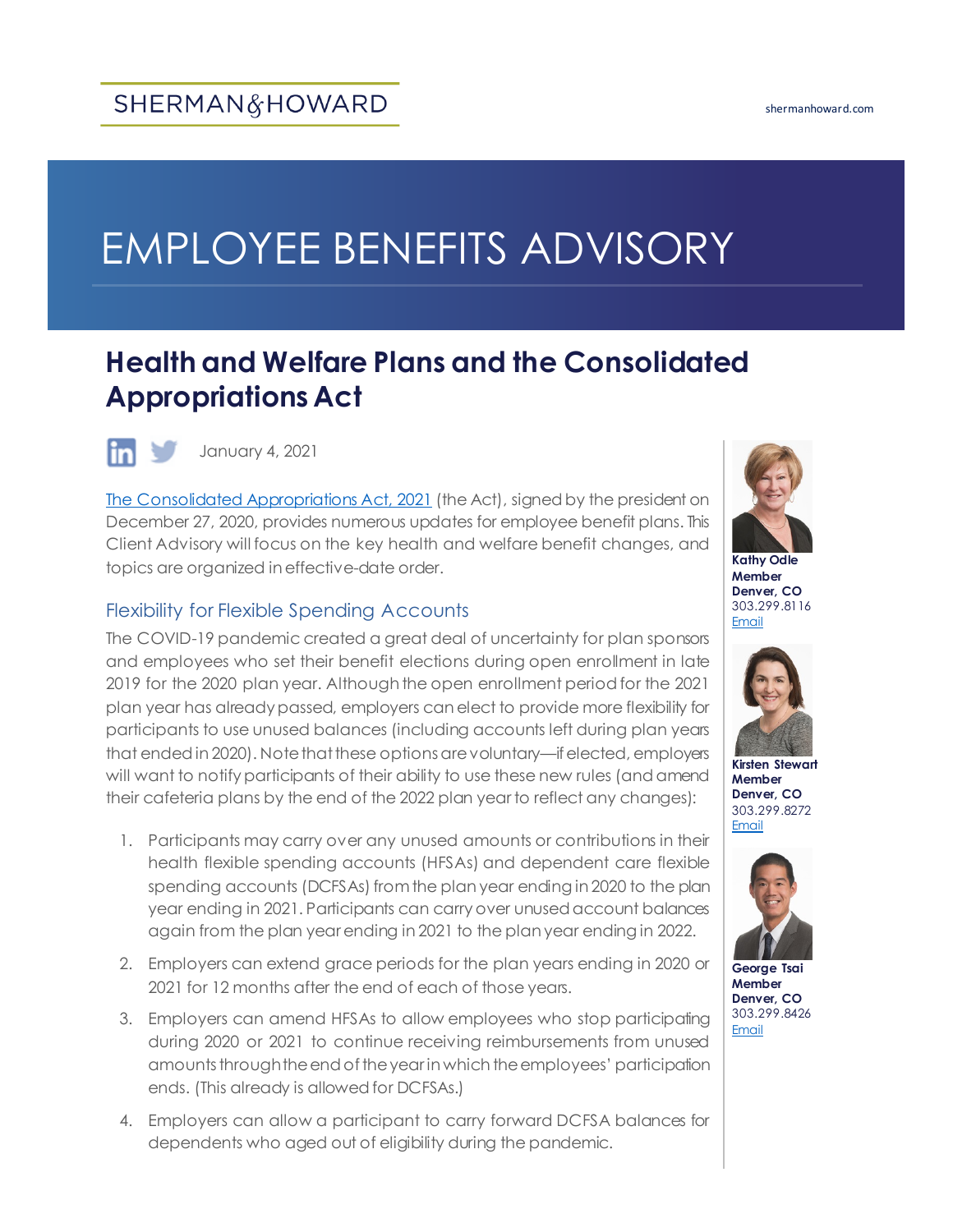5. Employers can allow employees to make prospective election changes to FSAs at any time (without the need for any change in status) for the plan year ending in 2021.

Before implementing any of these changes, employers should make sure that their plan administrators can accommodate any options chosen.

## Temporary Full Deduction for Business Meals

For expenses paid or incurred in 2021 and 2022, the Act will allow a full deduction (instead of the current 50% deduction) for food or beverage expenses for business meals provided by a restaurant.

#### Exclusion of Employer Payments for Student Loans

The CARES Act expanded the definition of education assistance under Code Section 127 to include an employer's payment (whether paid to an employee or a lender) of principal or interest before January 1, 2021, on any qualified education loan incurred by the employee for the employee's education. This Act extends this provision for an additional five years. Note that this option is voluntary, would still be limited to the maximum aggregate annual exclusion of \$5,250, and would need to be included in an amendment to the employer's written education assistance plan.

## Transparency and Patient Protections

The Act provides additional requirements for plans that impose nonquantitative treatment limitations on mental health or substance use disorder benefits. Under the Act, the plan or insurer must perform and document a comparative analysis of the design and application of these limitations. Beginning 45 days after enactment of the Act, plans and insurers must make these reports available to state or federal authorities, upon request. If a federal agency determines that the limitations do not comply with the applicable parity requirements, the plan or insurer must specify the corrective actions that it will take. If the plan or insurer remains out of compliance, participants must be notified of the noncompliance.

The Act also prohibits the use of "gag clauses" regarding price or quality information. In particular, plans and insurers may not enter into agreements with providers, third-party administrators, or other service providers to directly or indirectly restrict the plan or insurer from:

- Furnishing provider-specific cost or quality of care information to referring providers, plan sponsors, participants, or beneficiaries
- Electronically accessing de-identified claims information for a participant on request and consistent with HIPAA, GINA, and the ADA
- Sharing this information with business associates

These prohibitions are subject to "reasonable restrictions" a provider imposes on disclosure. No effective date is given for this new requirement.

Brokers and consultants to health plans also will be required to disclose service provider compensation if they expect to receive at least \$1,000 in direct or indirect compensation for providing such services. This requirement is an expansion of the ERISA Section 408(b)(2) fee disclosure rules. These rules will apply one year after the Act's enactment.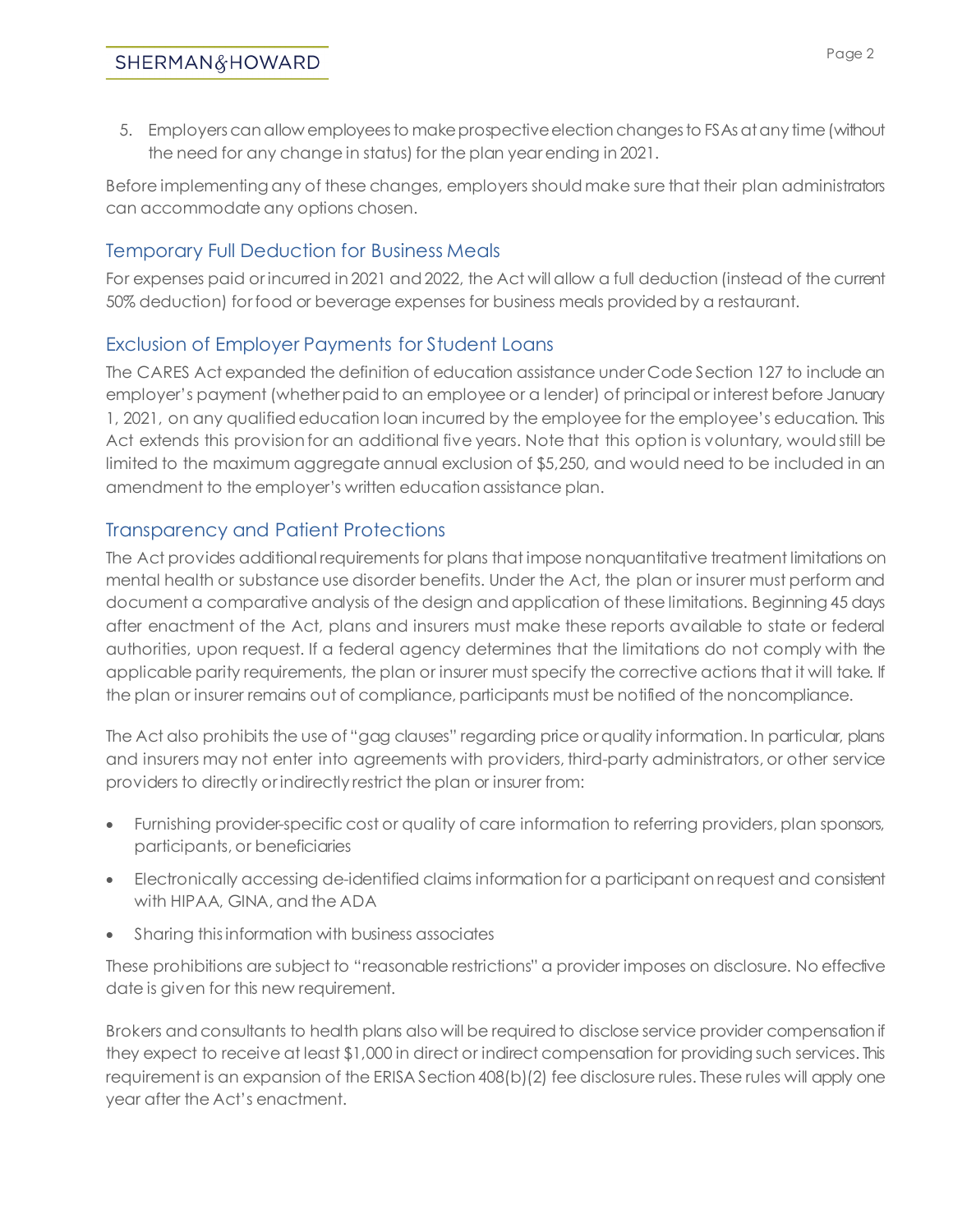#### SHERMAN&HOWARD

By the first anniversary of the enactment of the Act, and each year thereafter, a plan or insurer is required to provide a report to Health and Human Services, the Department of Labor, and Treasury Department with information regarding specific pharmacy benefit and drug costs.

# Surprise! The "No Surprises Act"

The Act also includes several provisions aimed at curbing surprise billing. These requirements apply for plan years beginning on or after January 1, 2022, and apply to all group health plans, including selfinsured plans, and to nonfederal governmental and church plans.

- *Emergency Room Services:* Group health plans that cover emergency room services in a hospital or independent freestanding emergency department must cover those services:
	- Without requiring preauthorization determinations
	- Regardless of whether a health provider that delivers the services is a participating provider in the plan's network or the emergency facility
	- If the services are provided by out-of-network providers:
		- No preauthorization requirements or other limitation on coverage will be imposed that is more restrictive than the requirements that apply to emergency services received from participating providers.
		- The cost-sharing requirement cannot be greater than those for services provided by innetwork providers.
		- The cost-sharing requirement must be calculated as if the total amount that would have been charged for those services by the participating provider were equal to the "recognized amount" for such services, plan, and year.
		- The plan or insurer must send the provider, within 30 days of receiving the provider's bill for services, an initial payment or notice that is denying payment and then must pay the remainder of the bill (the "out-of-network rate" minus the cost-sharing) consistent with certain timing rules.
		- Any cost-sharing payments made by the participant with respect to the emergency services must be counted toward any in-network deductible or out-of-pocket maximums.
	- Without regard to any other term or condition of coverage (other than coordination of benefits, exclusions, waiting periods, and cost-sharing)

In addition, the hospital, independent freestanding emergency department, or out-of-network provider cannot bill or hold a participant liable for any amount greater than the cost-sharing requirement.

- **Air Ambulance Services from Nonparticipating Providers:** Similar rules apply, as listed above.
- *Non-emergency Services Performed by Nonparticipating Providers at Participating Facilities:* Similar rules apply, as listed above, but only if the provider has not met the notice and consent criteria listed in the Act with respect to a visit. If the provider has met the notice and consent criteria, the provider can still bill the participant for the balance of the amount it wants to charge (other than for "ancillary services"). The notice (available in the 15 most common languages in the geographic region of the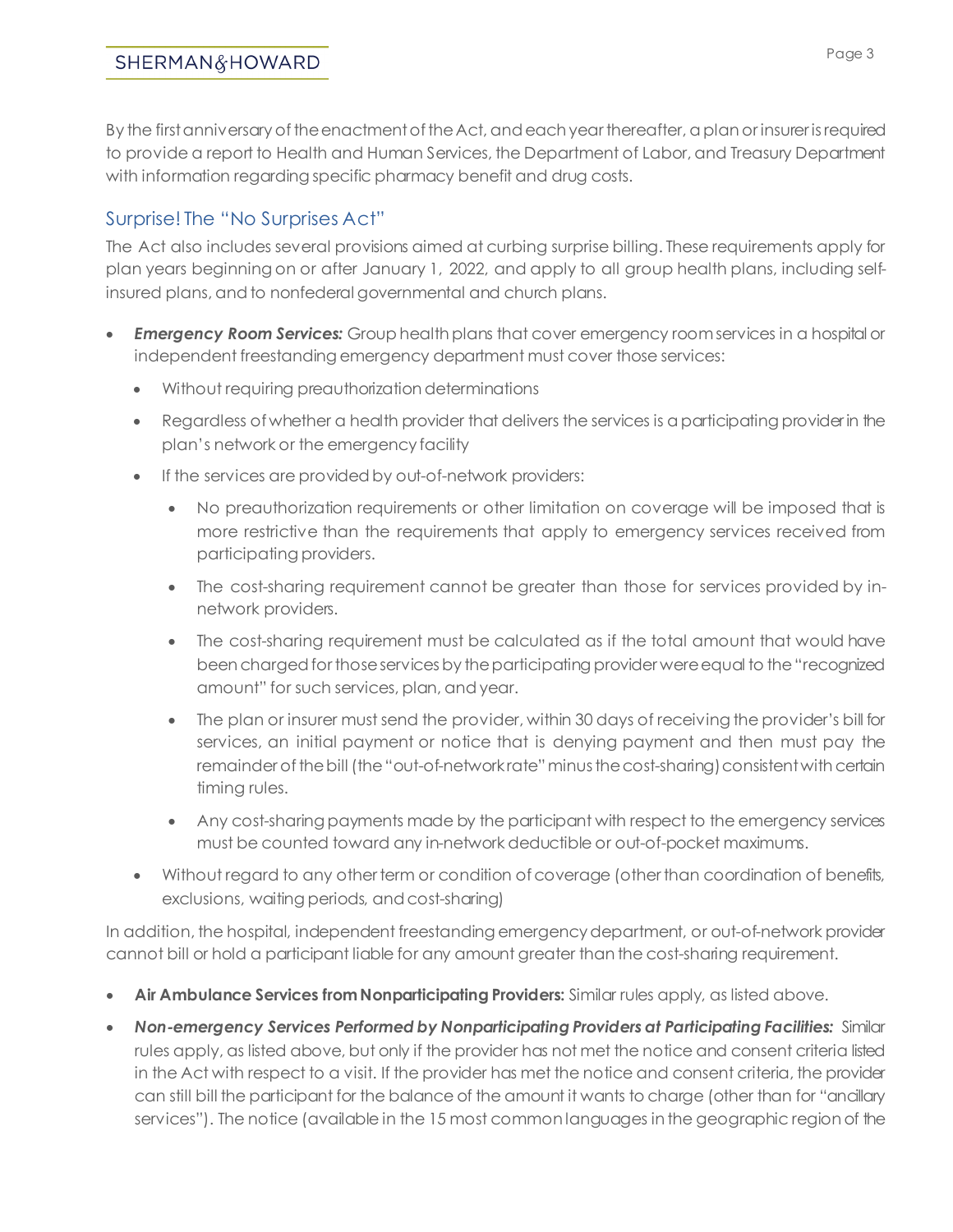#### SHERMAN&HOWARD

facility) must be provided at least 72 hours before the date the participant is scheduled to receive the items or services and state that consent to receive those services from the nonparticipating provider is optional and the participant may seek care from a participating provider. The notice must provide a good-faithestimated amount that the provider may charge the participant for the services and meet other requirements.

The Act also includes open negotiation and independent dispute resolution procedures for use by plans, insurers, and nonparticipating providers to determine the amount that will be paid for a provided service.

The Act also requires, effective for plan years beginning on or after January 1, 2022:

- *Additional Disclosures on Identification Cards:* The Act requires plan-related identification cards to provide deductibles and out-of-pocket maximum limits applicable to the plan or coverage, and a telephone number and website address through which participants can obtain plan-related information.
- Advance Health Plan Estimates: If a plan or insurer receives a provider's notice regarding a participant's scheduled service, the plan or insurer must furnish the participant a notice (generally within one business day of receiving the provider's notice) that provides certain information, including whether the provider is a participating provider for the scheduled service and, if so, the contracted rate for the service based on relevant billing and diagnostic codes, a good-faith estimate of how much the plan will pay for the scheduled services, and any prior authorization or other case management requirements imposed by the plan.
- *Continuity of Coverage:* If a health provider is removed from a plan's network due to the end of a network contract, the plan or insurer will be required to timely notify plan participants who were receiving care from the provider that the provider is no longer part of the plan's network and that the participant has the right to continue receiving transitional care from the provider. If participants inform the plan that they need transitional care, the plan must allow the participants to elect to continue receiving plan-covered benefits under the same terms and conditions that would have applied had the provider not been terminated from the network and as continuing care patients for up to a 90-day period.
- *Maintenance of Health Plan Price Comparison Tool:* Plans and insurers must provide price comparison tools by telephone and through the plans' websites, allowing participants to compare their portion of cost-sharing under the plan for particular services and items for the plan year.
- *Provider Directory Maintenance:* Plans and insurers must set up a process to verify and update their provider directory information at least every 90 days, to provide responses to inquiries from the plan or insurer regarding whether providers or facilities are participating generally within one day, and to maintain a database of providers on the plan's or insurer's public website. If a participant receives incorrect, inaccurate, or out-of-date information regarding coverage of a provider or facility, the plan must impose the cost sharing amount, deductible, or out-of-pocket maximum it would have applied if it had been provided by a participating provider or facility.
- **Additional Disclosures of Patient Protections:** Plans and insurers also must make publicly available, post on a public website, and include in each Explanation of Benefits specific language regarding the requirements and prohibitions under the Act.